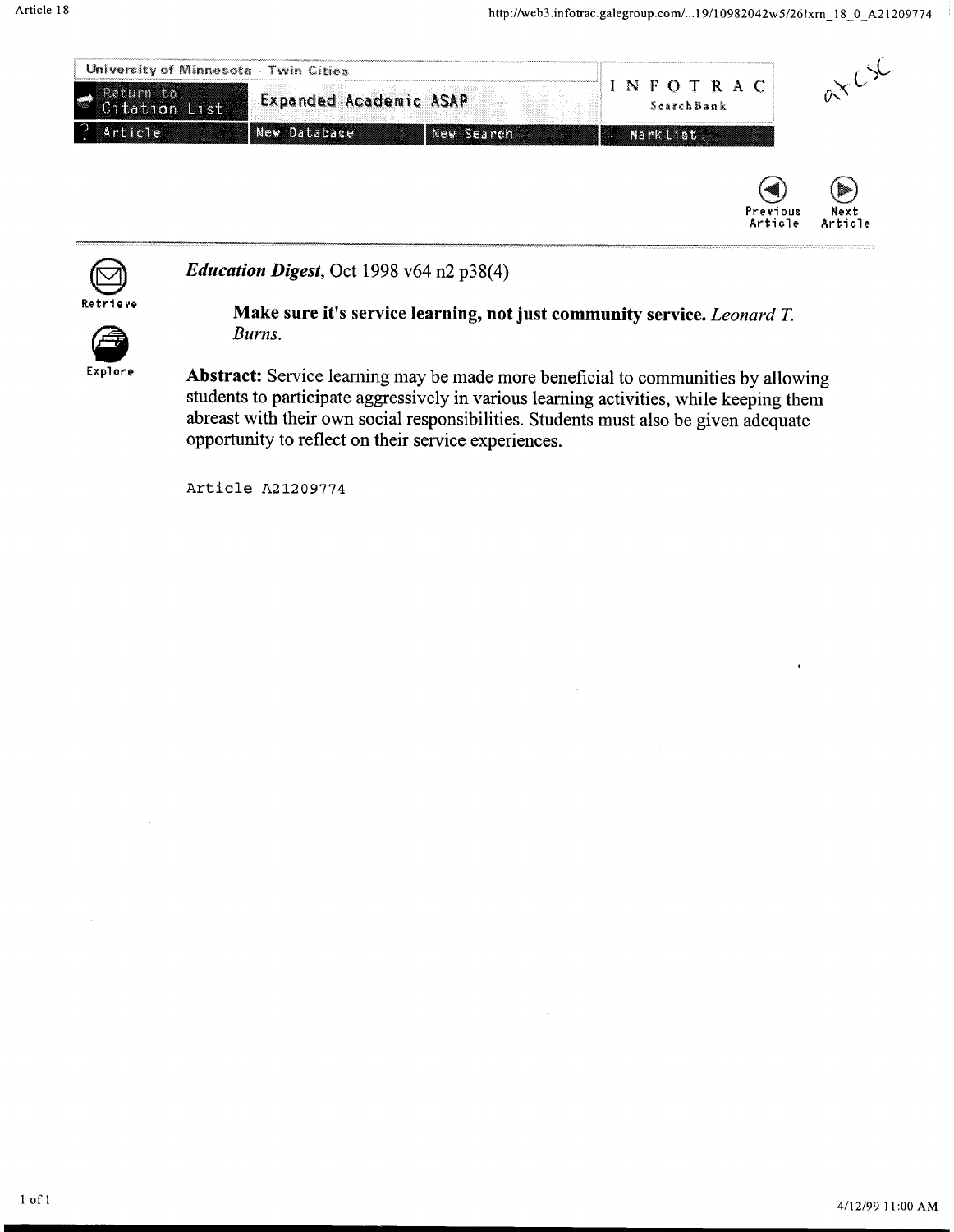## **TESERVICE-LEARNING.IT**

to link the experience to the curricu-s is chool systems include in their mis lum. Without the structure of service slon orgon the idea of assisting every learning, mandated community service learner to acquire the stall rand mowls vice may become controversial, centrifiedge needed to become a responsible. tering around the use of community, citizent service learning is compat: quently, community service may be fasociety M. L. Bank Fatt Linds Lands dexited as punishment for criminal states and a considerable of the construction of the construction of the construction of the construction of the construction of the construction of the construction of the construction o

Service learning, although it may include a community service component, is a structured learning process. The National and Community Service Act of 1990 defines service learning as a method: in which students learn and develop through active participation in thoughtfully organized service experiences that meet actual community needs; that is integrated into students' academic curriculum or provides structured time for a student to think, talk, or write about what that student did and saw during the service activity; that provides students chances to use newly acquired skills and knowledge in real-life situations in their own communities; and that enhances teaching in school by extending student learning into the community and helps foster a sense of caring for others.

Unlike mandated community service, service learning may be more "politically correct" and acceptable within communities, learning environments, and school activity settings. The structured nature of servicelearning strategies, connected to an adopted and prescribed curriculum, diminishes the potential of service learning to become a criminal, religious, or other such controversial learning activity. In addition, as many

Es L'is important that each school community build a foundation for service learning that includes a definition of service learning as an instructional activity or strategy: designed to achieve a variety of learning objectives or outcomes outlined in the curriculum; designed to yield outcomes integrated in the context of learning, enabling students to relate and apply their learning to real-life situations; comprising planned activities in which community organizations and students work together to provide a high-quality experience designed to achieve prescribed learning outcomes; comprising activities and/or strategies designed to assist students to develop a sense of civic and social responsibility; and comprising activities or strategies that integrate the adopted curriculum objectives and/ or state learner expectations, including outcomes related to reading, writing, listening, speaking, researching, problem solving, critical thinking, assessment, and evaluation.

Development and acceptance of a definition of service learning should be followed by development and implementation of a curricular and instructional planning framework. The Student Service Alliance (The Alliance), established in 1988 by the

# ●電話の「い」(い) にいしゃ こいけい けいはい はいきん 連邦銀行 (物) また はくしゃ **MARIANT MAKE SURE SIT'S SERVICE LEARNING, NOT JUST<br>COMMUNITY SERVICE** AVAILABLE DES LA PARTIES

dan Kilote di atas s

**The advisor of the Secret By Leonard T. Burns** 

**ERVICE** learning, a relatively new instructional strategy in middle and high schools, has existed in various forms for a long time. A structured process, however, has resulted in the evolution of the concept of service learning as an effective instructional strategy. Service learning is an interdisciplinary instructional strategy that facilitates the development of knowledge and skills while helping students understand and accept civic and social responsibility. **Example 7.5 For service learning to achieve its** greatest potential as an instructional component of the curriculum, a common definition must be adopted. Teachers, school administrators, parents, and business leaders, based on their familiarity with community and public service, typically assume that "community service" and "service learning" have the same meaning. This is not the case. It is also as a set **El Community service is generally a** service performed by individuals for

Uncapacine line

38

กระเทศอิฟฟิลิต (ปี 1

the benefit of others, for an organization, and/or for a community. Individuals and/or organizations usually commit their time and energy to a worthy cause without engaging in a structured learning process.

School districts across the nation have added community service as a graduation requirement based on the perception that students need to be socially responsible. The graduation requirement strategy, however, fails

Leonard T. Burns is Chair and Associate Professor, Department of Administration, Counseling, and Educational Studies, 406 Combs Bldg., Eastern Kentucky University, 521 Lancaster Ave., Richmond, KY 40575-3102. Condensed from Curriculum Report, 27 (March 1998), 1-4. Published by National Association of Secondary School Principals, from which related educational materials are available by contacting NASSP, 1904 Association Drive, Reston, VA 20191 (phone: 703-860-0200).